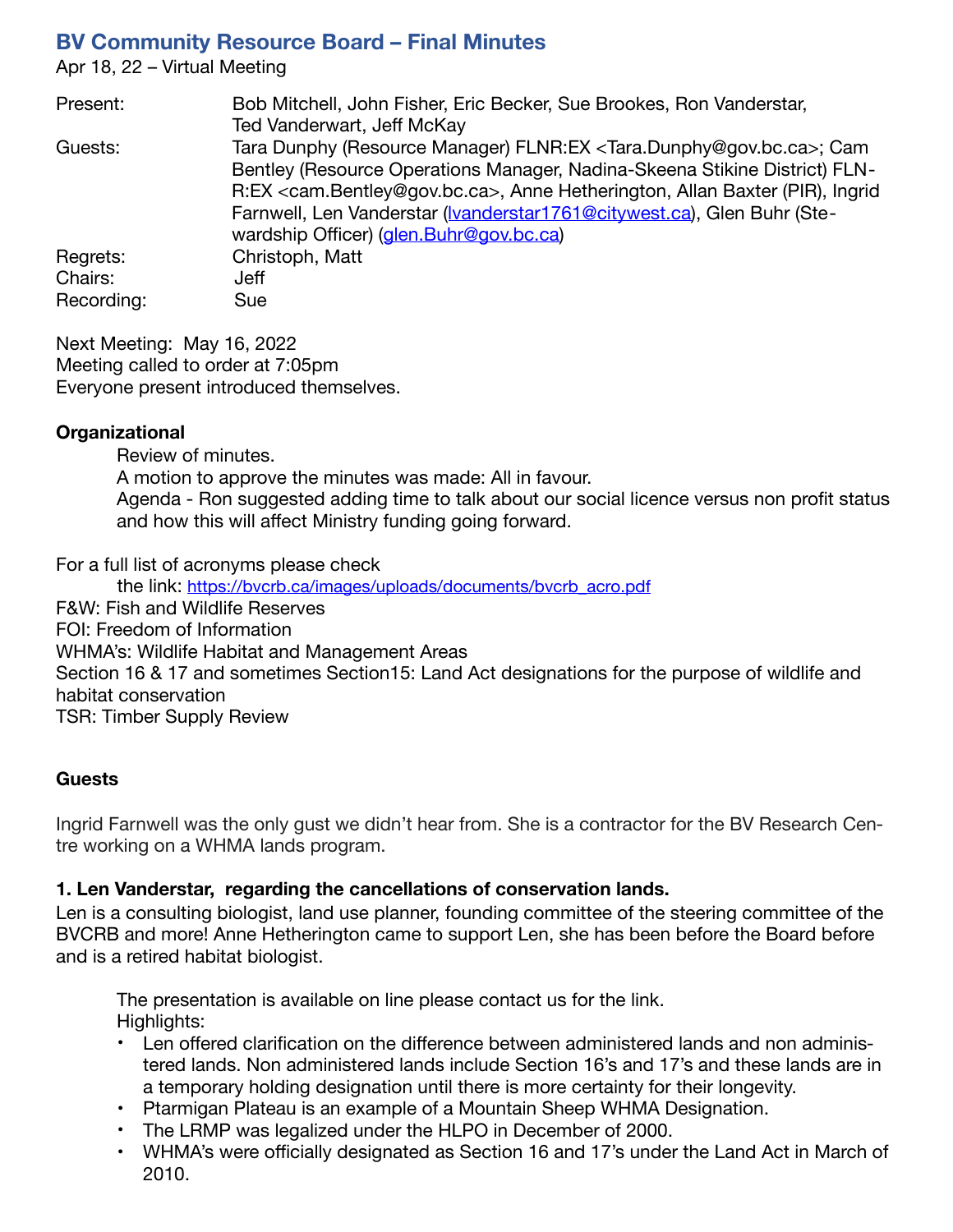- A higher value WHMA is Canyon Creek; a Chinook, Steelhead and Coho spawning ground.
- Some higher value WHMA's like Canyon Creek were later redesigned as Fish and Wildlife Reserves in 2017 and there was an official document offering guidance on how to manage these lands available to staff.
- Len showed a slide of Land Use Planning units. The LUP's were legalized under the HLPO in 2008.
- In April 19, 2019, the Director of Authorizations, Skeena Lands cancelled all WHMA, Fish and Wildlife Reserves in the valley without adequate consulting with staff.
- Len recounts the history of this event from the perspective of Ministry staff.
	- in 2015 a memo was circulated to staff requesting a cursory examination of about 1600 of these WHMA's
	- no WHMA or F&W Reserves were identified as no longer required
	- the 2016 recommendation to keep these designations was not acknowledged by Authorizations
	- Section 4.3.1 of the Land Act indicates that prior to cancellation of land conservation reserves or withdrawals consultation staff will be provided with a rationale to keep or cancel the reserve
	- the staff recommendations to maintain WHMA's were not followed
	- there was no notice to staff regarding the withdrawn status of these lands
	- these decisions were made prior to a public consultative process as well
- Len mentions Authorizations and Skeena Regional Management refused to publicly share the rationale for cancellations. This is not in the spirit of conservation.
- Len teamed up with the Skeena Wild Conservation Trust to request rationals, requiring 2 FOI requests that cost taxpayer money to file.
- According to the Director of Authorizations:
	- there was not sufficient rationale to keep the designations
	- these WHMA's and F&W Reserves should be kept as GAR orders
	- The Bulkley LRMP will pick these up through the land status process. A land act designation gets plotted on a GIS layer in a database called Tantalous. If it shows up then the parcel can be cross referenced. However once removed as a designation these reserves blink out of the Tantalous database. You can go to a separate GIS warehouse (the SLRMP) to find the existence of these parcels on a map but this just isn't common practice.
	- there is "no requirement to discuss withdrawals or cancellations with the public"
- Implications:
	- 1. We now notice dirt bikes on the WHMA on Call Ridge, next to Call Lake.
	- 2. This jeopardized judiciary rights to title and claims of the OW.
	- 3. This caused the stop of capacity funding for a parallel consultation process with the OW to do a traditional use study of these areas before looking at moving some of these lands to other designations.
	- 4. This was disrespectful to adjacent landowners and the LRMP historical process and the current CRB Board.
	- 5. In May 2021, the Auditor General released a report on conversation lands management, making several recommendations.
- Recommendations of Len and other community members:
	- they want a legal interim designation for these lands
	- they want the reinstatement of the conversation lands capacity money mentioned above
	- they want full implementation of the Auditor General's recommendations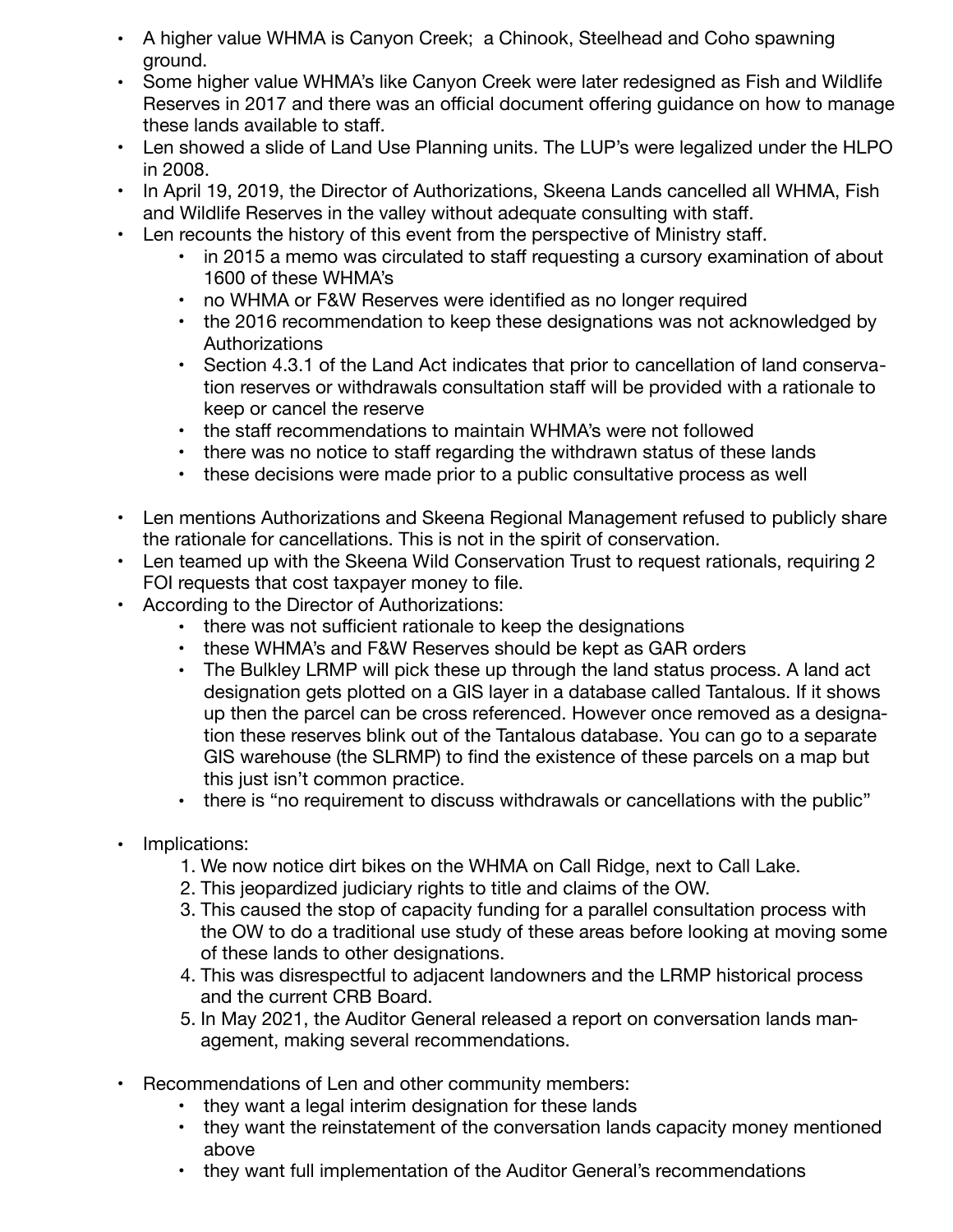- they want to improve the effectiveness of designations for wildlife, in fact they want to ask for Provincial investment to acquire new lands for wildlife stewardship
- they also want a pulic group to comprehansively review these cancellations

General Discussion:

- Len's map shows the January 8, 2008 SLRMP layer which is out of date. An in depth workshop to define the SLRMP boundaries with agriculture and range lands is missing from the map, there exist updated mandates for these guidelines.
- A WHMA is unique because it allows for an over arching long term plan focused on conservation but also in considers other users.
- Just because something isn't required doesn't mean it's not needed.
- How do we work collectively to ask for reinstatement.
	- Cam encourages the public to go though the formal channels.
	- What is the formal route by which to address this issue?
		- A letter to the Red?, CC Cam, Bobby Love.
	- Len will send his presentation and recommendations to the regional Executive Director Tues April 23rd, 22.

Asked of the CRB:

- What would the CRB like to ask of the Skeena Region, how would we like to see the process unfold?
	- We were flatly refused the reinstatement of these designations.
	- Bobby Love came to the BVCRB Sept. 21, 2020, at that time he laid out with whom he consulted and how the rationale was established, look up our minutes.

**Action Item\*\*\*** Ron will contact the Kalum PIC to share this presentation **Action Item\*\*\*** schedule more discussion on this for a next meeting topic

# **2. Cam Bentley, District Manager Skeena Stikine Natural Resources District**

- supporting Telkwa Caribou offset discussion
- brief recap referring to an email string from Directors dated April 5, 2022

# **3. Glen Buhr, as the Stewardship Officer, Stikine Natural Resource District**

In 2019 West Fraser said they would honour the 2019 WHMA and F&W designations and they would honour the LRMP, he welcomes discussion anytime.

Glen's presentation is "Exploring "10% LRMP Re-Balance" Volume Offsets for Telkwa Caribou WHA Implementation".

From the presentation, the Overview:

• 10% LRMP balance concept - 2006 Bulkley HLPO Preamble, and subsequent clarifications

- Bulkley TSR3 timber supply impact statement for Telkwa Caribou WHA
- Excerpts from Karen Diemert letter to PIR stating government commitment to find offsets, and overall and periodic caps on amounts being sought
- List of agreed-to and de facto offset generating categories.
- List of offset proposals that have been accepted, not accepted, or are planned/pending. Current offset credit picture
- Exploring questions

• General Discussion:

• the October 2020 Telkwa Caribou GAR Offsets document is Version 7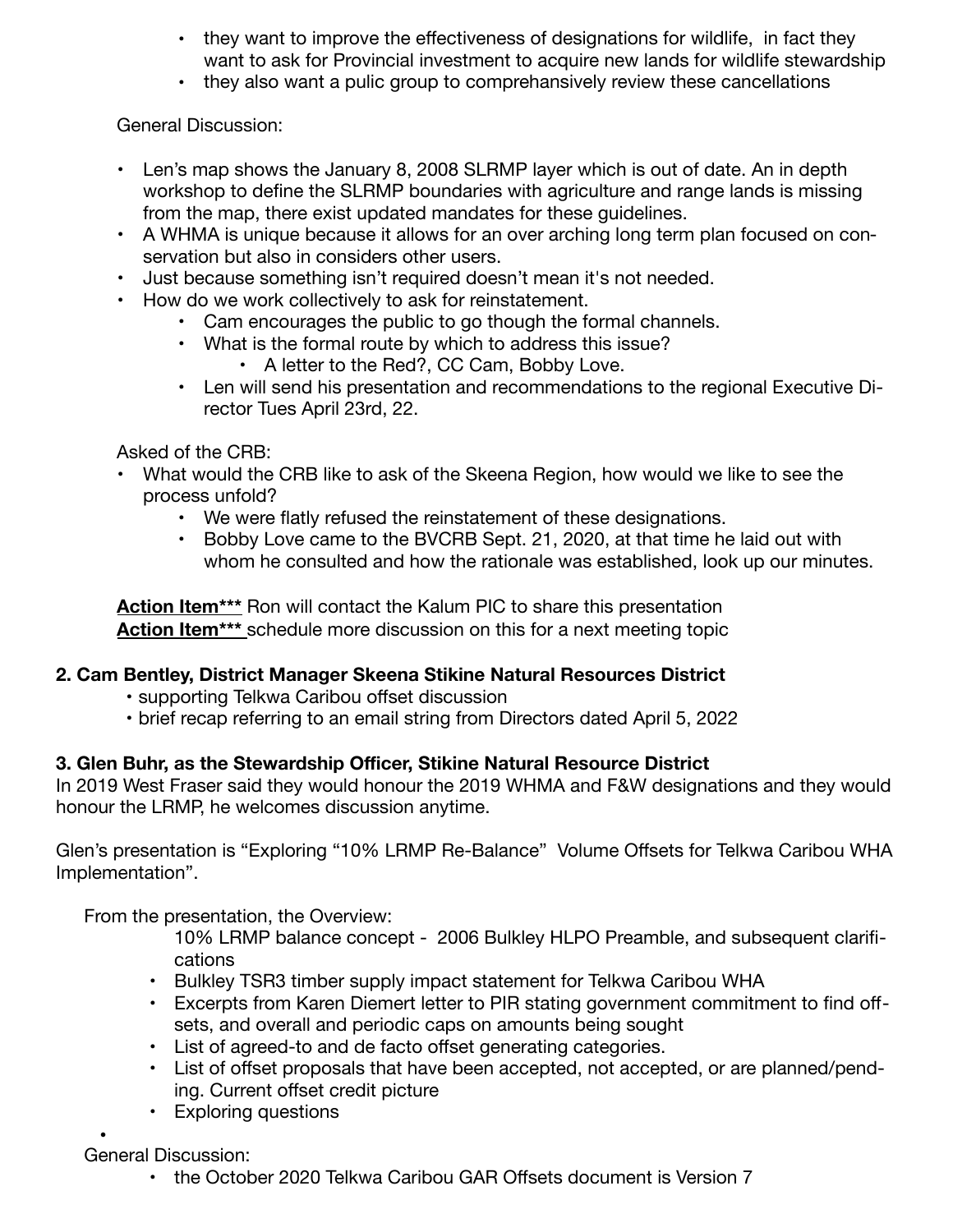- it's hard to find the offsets for the Caribou
- some clarifications were offered as to why the offsets were necessary, for example: forest health due to pine beetle damage
- the Board recognizes the effort of Glen in preparing his presentation. The industry has done good work tracking and presenting the numbers

Q: What about narrowing the road right of way, landings and boarding areas. These shouldn't be counted as a trade requirement thus saving THLB capital or contribution requirements.

Q: What about other offset budget resetting? This budget is based on the existing THLP land base, events and removal of lands from this land base requires the offset budget be reset. Reengaging in land use planning means just that, everything needs to be on the table for discussion again.

Also impacting the offset budget:

- selective harvesting
- silviculture: fir grows under the canopy of spruce, you get more volume from an area the same size than a pure fir stand
- partial logging studies show that you can increase volume yields and therefore reducing offset requirements
- 3-10 managing the landscape corridors like approved in the CRB decision matrix would see increased volumes
- conservation concerns
- cultural and heritage commitments

Anne comments: If we could include variances in valuations we could do a much better job maintaining timber yields and protecting habitat.

Glen suggests: using harvest yields from COREs to make up offsets. There was an audible NO in response.

# **4. Tara Dunphy, Resource Manager, Skeena Stikine Natural Resource District, Cell: 250-643-7127**

Tara has a slide show showing the "FLP process in the Bulkley – a forward look". She also shared how a Lakes project is going.

- Tara lists a 10 year land use planning cycle with goals and challenges.
- Forest Landscape Planning is part of the the Forest Range Practices Act. It is currently under review to improve range lands and align it with the UN Declaration for the rights of Indigenous Peoples.
- Forest stewardship plans do not include some information so sometimes multiple plans can apply to the same areas. FSP's are expected to help with:
	- trail and recreation commitments
	- wildfire resiliency
	- capacity to manage wildlife and habitat and species at risk
	- FSP's are part of a hierarchical process:
		- they spatialize the AAC
		- 11 FURPA values are now woven into 5 key objectives
- the end goal? To build a set of landscape management strategies able to deliver some future 'desired' forest state??
	- the pilot FSP project in the Lakes includes a conflict resolution process
	- the Province is meeting at a government level to define FSP's in this pilot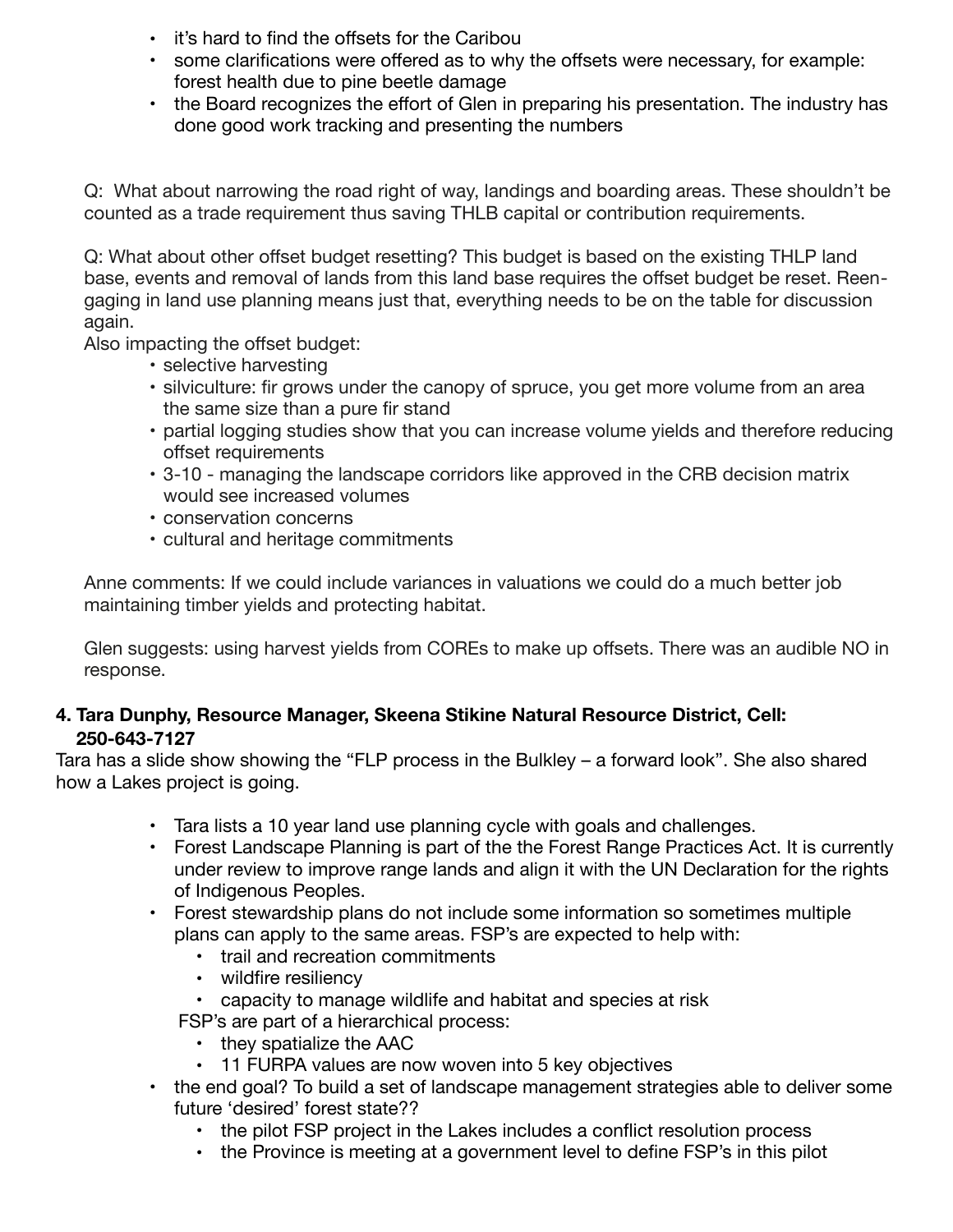• eventually there will be opportunity for local boards or citizens to review some documents and input via participation on technical working groups, topics might include recreation, grizzlies and water, to name a few.

Comment from the Board: It sounds like the Province is carrying on business as usual. Tara mentions something about a TSR being undertaken in the Bulkely, there is a mechanism which could suggest recommendations for change. Not clear.

Comment: the HLPO was only to do with forestry operations, it has nothing to do with a number of values not in the HLPO, it is not a holistic land use plan.

Comment: the government is already failing on commitments to report on the Bulkley TSA every 5 years l**ike it said it would** so what meaning does this pilot have?

- Allan: the less we presume about the Province's intention to meet existing commitments the better. Instead what are the Board's indicators of success and what are the signs and symptoms of ????
- Anne: started work in the Lakes District in the 1980's. She mentions challenges measuring success include identification of benchmarks and historical patterns. We just can't keep making the same mistakes.
- Anne: timber supply reviews do not include habitat structural monitoring. We need to look at compatible values versus conflicting values.
- Directorial comment: You cannot use a clear cut model as a foundation for business as usual. You must incorporate models that incorporate structure retention otherwise we just won't have biodiversity. Use patchwork or other non clear cut models.
- David Daust has recommendations for managing second growth structure and habitat growth.
- Directors comment on monitoring: you must have effectiveness monitoring. Is the habitat responding the way we thought it would? Is the population using the habitat like we thought they would? The Province needs to support this.
- Cam mentions a possible TSR in the Bulkley and how there may possibly be synergy with the LRMP going forward.

## **Guests departed at 9:25pm**

## **Financial Report**

There is Approximately \$12 500 in the bank.

Tabled: The Province is requiring society status now before providing funding. We have not received funding this year due to our governance under social licence.

**Action item\*\*\*** Should the Board apply for society status? This has been tabled for now but by fall we ned to consider this.

**Action item\*\*\*** Ron to confirm Town Hall for the next meeting.

## **Closing Discussion:**

- tighten up chairing to keep guest comments relative to their presentations
- there seems to be no interest by the Province in trying something new, whether it's a test or pilot
- Cam seems in control of all outward Provincial Forestry messaging
- one comment from last month's meeting that there is a low literacy level in forestry was callous. One Director wrote a note to the guests indicating so.